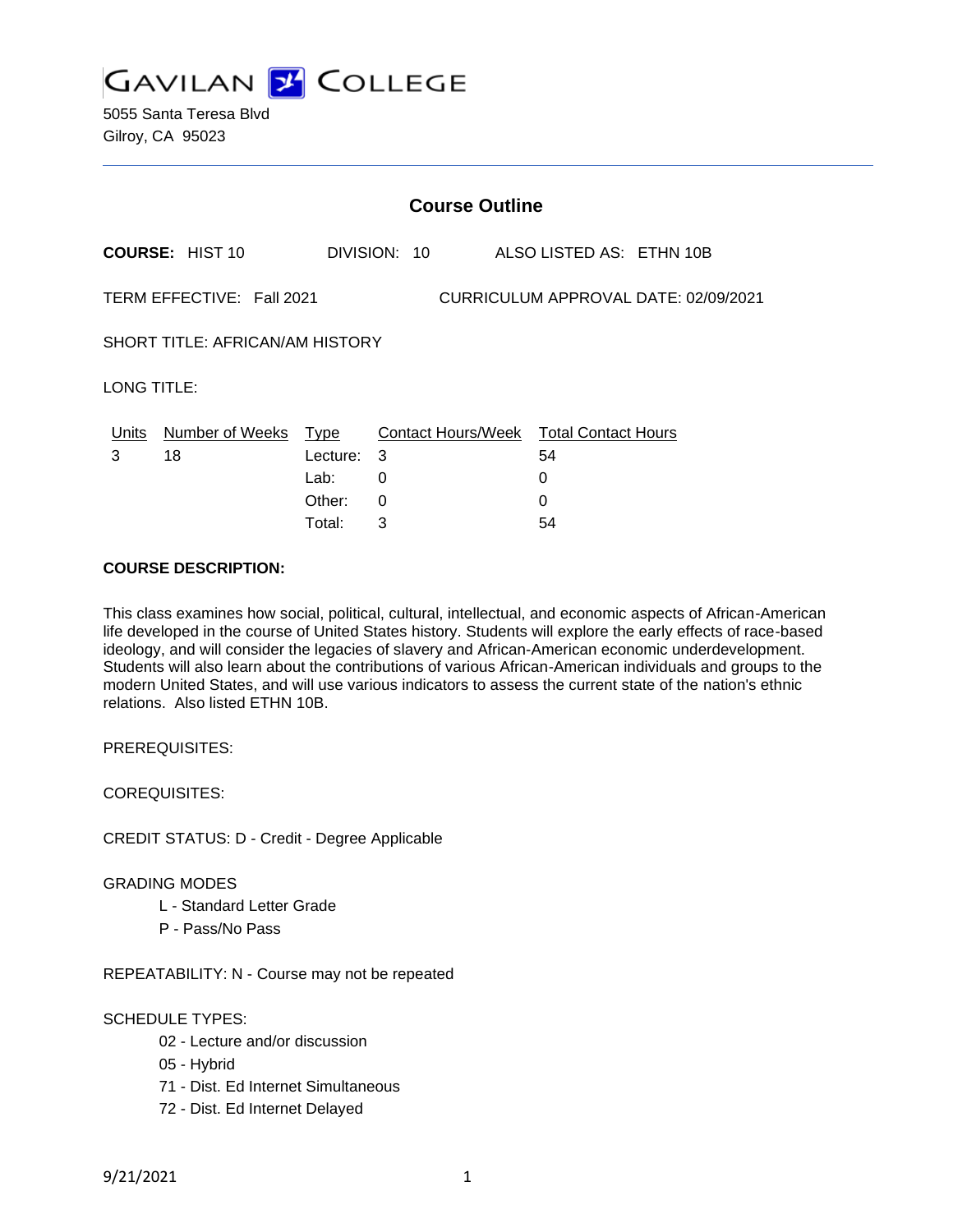#### **STUDENT LEARNING OUTCOMES:**

By the end of this course, a student should:

1. Analyze and explain the changes in the lives of African-Americans that have and have not resulted from social, political, and economic change movements in the United States.

2. Explain the contributions of African-American individuals and groups to US history and society.

3. Summarize the contemporary social, cultural, and/or political struggles of Black and African American communities in the United States and the historical forces that contributed to them.

4. Demonstrate an understanding of the relationships between power, race/ethnicity, class, and gender in many aspects of life, particularly as the relate the African American experience.

# **CONTENT, STUDENT PERFORMANCE OBJECTIVES, OUT-OF-CLASS ASSIGNMENTS**

Curriculum Approval Date: 02/09/2021

**HOURS** 

3hrs. African origins.

3hrs. European contact, early enslavement by Europeans, and African responses.

3hrs. The Middle Passage. Arrival to the new worlds.

3hrs. The world the slaves made: slavery develops in the North and South. Early emancipationists.

3hrs. Revolution: The spirit of 76 and the slave masters' constitution.

3hrs. King Cotton, gin, and the development of sectional economies and politics.

3hrs. Why Sit Ye Here and Die? Slaves' voices. Masters' justifications. Freed peoples' dilemmas.

3hrs. Uncle Tom, Free Soil, and slave resistance.

3hrs. Seeing the Elephant: how Mr. Lincoln's Civil War became an Anti-Slavery crusade.

3hrs. Reconstruction, the splendid failure. Booker T.Washington's accommodations.

3hrs. Counter-Reconstruction and beyond. W.E.B. DuBois and the New Negro Movement. The Great migration, World War One and Race Riots.

3hrs. A night at the Apollo. The Harlem Renaissance and the Depression.

3hrs. WWII and postwar discontent; a new ballgame.

- 3hrs. From Montgomery to Berkeley. The African-American freedom struggle.
- 3hrs. The legacy of the 1960s.
- 3hrs. The contemporary African-American experience.
- 4hrs. The contemporary African-American experience.
- 2hrs. Final exam.

Students will learn the early history of humankind in Africa, the cradle of civilization. Students will evaluate the development of various African civilizations and social models. Students will be able to demonstrate some achievements of early African peoples. Students will be able to explain trade routes, war spoils, traditions, civil and legal systems, and religious animism. Students will understand basic geo-political divisions of the African continent prior to 1500.

Students will understand how and why Europeans came into contact with the African continent. Students will assess the reasons why an intercontinental slave trade developed and thrived. Students will compare African slavery with European slavery. Students will be able to explain how and why the nascent slave trade grew in importance during the 16th century.

Students will be able to detail what conditions Africans encountered upon being captured, and why. Students will express views on contemporary debates regarding appropriate restoration of prisons such as El Mina. Students will demonstrate understanding of the gender ratio in the slave trade, and will hypothesize explanations for the high death rate of Africans during the Middle Passage. Students will be able to explain how slave owners might differ under the differing cultures of the British, Spanish, Portuguese and French Americas. Students will understand the economic and psychological basis for early laws against black-white mixing in the British colonies. Students will be able to discuss examples of early and later African resistance to enslavement, and to judge their success and failure.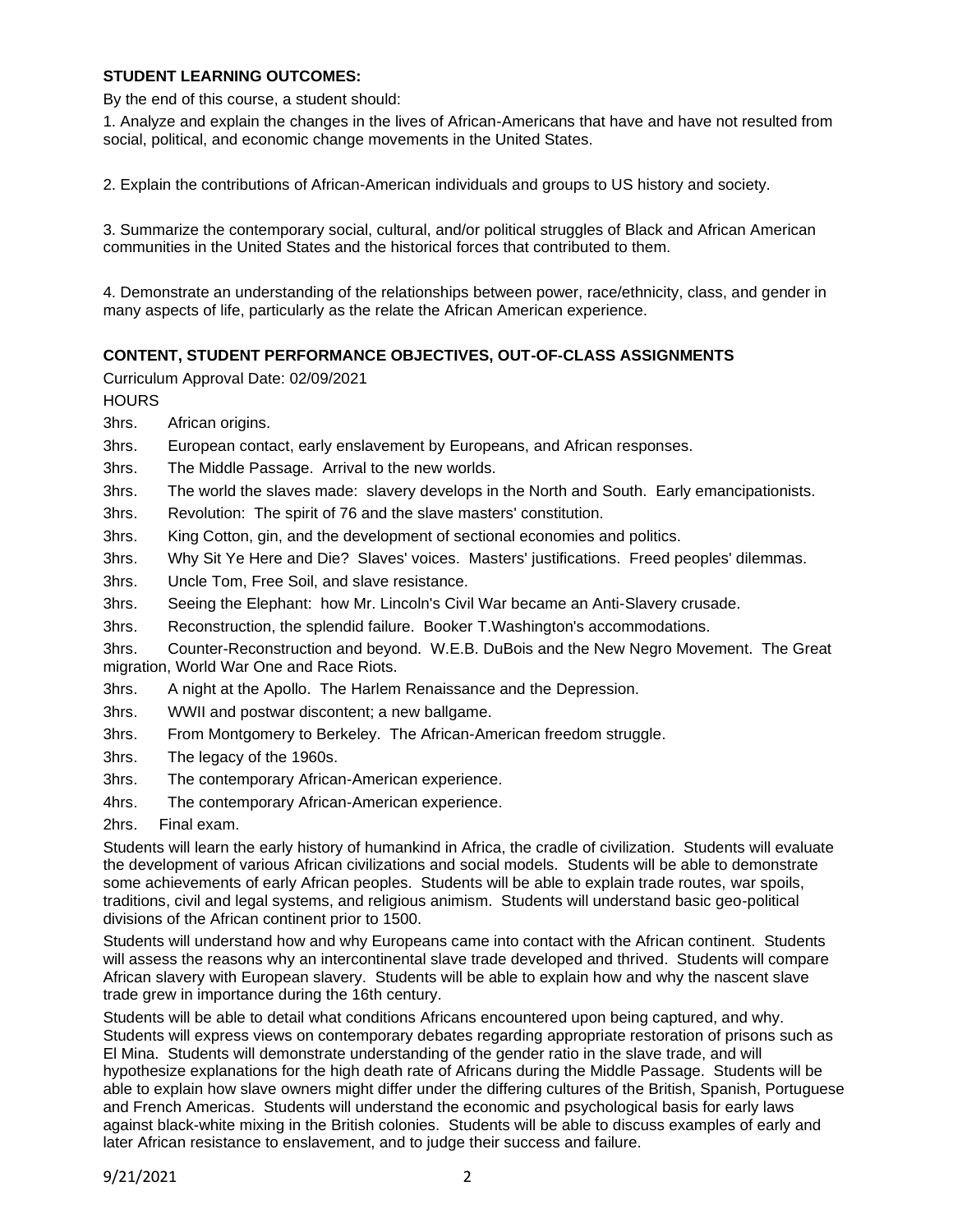Students will study gender and regional differences in the way slaves and freed people were integrated. Students will understand how slave-master dynamics could be influenced by a variety of variables, including the white fear of miscegenation. Students will be able to discuss various aspects of African-American culture derived from slave societies. Students will look at the early contributions of African-descended slaves, servants and freedmen in building a colonial economy. Students will consider appeals by early abolitionists. Students will examine the complex relationships between slaves and indigenous Americans.

Students will understand the important roles played by African-descended people on both sides during the US revolutionary war. Students will examine the language of the rights of man as it was and was not applied to slaves by Enlightenment thinkers. Students will judge the constitution in terms of its treatment of slaves, and will generate alternative treatments that might have been appropriate to the time. Students will study the emergence of the free community in Boston in order to understand what challenges faced African-Americans in the north.

Students will understand how cotton was grown, picked and sold in order to measure the impact of new technologies upon the US economy. Students will understand the context for increasing numbers of slave uprisings, including that in Haiti. Students will be able to explain the political crisis developing in Congress between North and South. Students will contrast the cultures of plantations growing tobacco, rice, sugar, and cotton, and the corresponding socialization by masters and overseers. Students will be able to explain various aspects of Southern slave culture as they developed.

Students will demonstrate awareness of several aspects of everyday life for slaves: diet, clothing, childhood, health, sexual exploitation, and work. Students will be able to explain how religious experience both aided and retarded the consciousness among slaves of their possibilities. Students will examine the fate of slave families, and of the "in between" children common upon plantations. Students will offer justifications for the impact of Nat Turner's and other rebellions. Students will learn of freed people who worked for emancipation, and will assess their role as radicalizers in the movements. Students will evaluate various proposals for colonization, manumission, and emancipation. Students will understand the centrality of the Black church to all community efforts in the 19th century. Students will read masters' justifications of slave holding and will apply standards of logic to their arguments.

Students will be able to explain the reasons underlying a rising tide of violence and racism in the 1840s-50. Students will understand the slavery gag rule in Congress, and the way in which it was finally defeated. Students will evaluate the contributions of black, white, and mixed abolition groups, and assess various groups' responses to pressure for gender and ethnic integration. Students will be able to explain the development of the Black churches and to discuss their impact upon freed and slave populations. Students will evaluate calls for Black militance against more moderate tactics, and will explain the vision of Black nationalism prevalent in the 1850s. Students will express opinions regarding the effectiveness of various forms of slave resistance. Students will be called upon to delineate major political positions taken by whites regarding free vs. slave state additions to the union. Students will trace the development and results of the 1850 Compromise, including the Fugitive Slave Act.

Students will evaluate John Brown's tactics, using information available at the time and information available today. Students will assess the impact of A. Lincoln's election, and understand popular Black response to it. Students will understand why Blacks were rejected early on by the Union as soldiers. Students will trace the evolution of the Emancipation Proclamation, learn its contents, and assess its value as a war tactic and as a measure for human rights. Students will learn what kinds of combat roles African-American volunteers and regiments played, and how their presence in the Union Army triggered various white reactions. Students will learn of various individuals outstanding in their service to the Union Army. Students will understand the phenomenon of slaves serving in the Southern Army. Students will discuss the impact of emancipation upon various African-descended groups.

Students will understand various visions of reconstruction, and the politics that motivated them. Students will learn of the Freedman's Bureau's limitations and services, and will asses the political and social reasons for its decline. Students will look at advances made locally by African-Americans after the war, and at state and federal advances. Students will study the content and motivation behind Black Codes, and assess their impact upon African-American enterprise and activity. Students will evaluate the accommodation of Booker T. Washington and generate hypotheses regarding his widespread popularity. Students will judge the impact of the Ku Klux Klan, past and present and suggest methods of control that might have curtailed its activity. Students will determine how and why Reconstruction ended.

Students will evaluate what freedoms and possibilities were left to Blacks at the turn of the 20th century. Students will trace the geographic-economic migrations of African-Americans in the Early 20th century. Students will be able to explain the contributions of W.E.B. DuBois to sociology, political thought, and the African-American Diaspora community. Students will learn what roles were available to African-Americans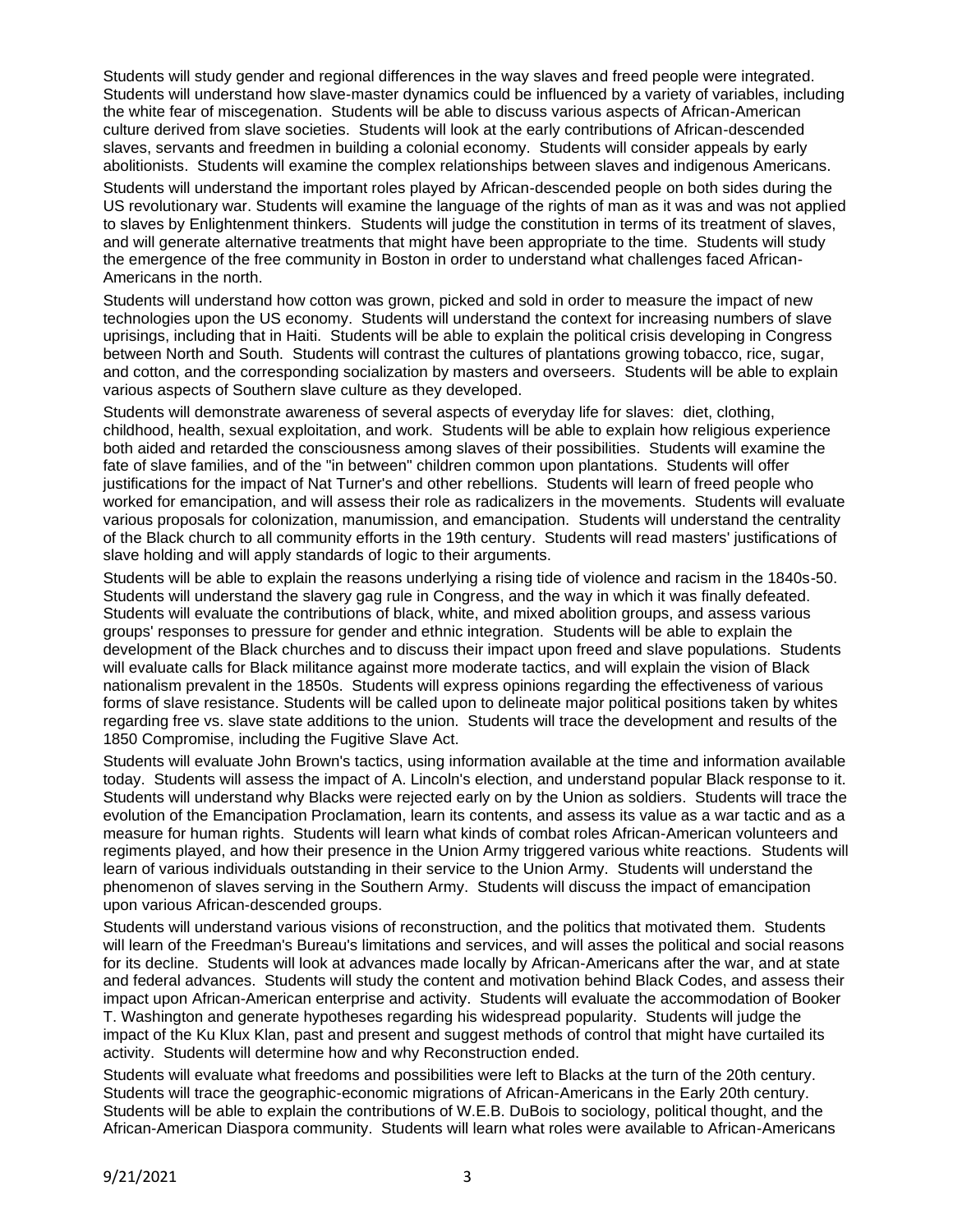during the war, and what tensions and difficulties greeted them upon their return to the US. Students will assess the effectiveness of selective racial violence in keeping African-American communities passive.

Students will be able to identify and explain various works of art, music, poetry, dance, and folklore associated with the Harlem Renaissance. Students will explain the development, maturation, and appropriation of Black culture in a white context. Students will contrast opportunities and culture as they developed on the east and west coasts. Students will be able to explain the role Harlem played in Black life and imagination, and to assess the impact of the Garvey movement upon Black thought and action. Students will trace the effects of the Great Depression upon Northerners and Southerners. Students will discuss Black activism and self-help as well as government relief to the African-American community. Students will be able to explain the intricacies of sharecropping and its political and economic importance in the south. Students will assess the impact of institutions such as the NAACP, the Communist Party, labor unions. Students will discuss the ethics of the Tuskegee Institute experiments upon the African-American community.

Students will understand the motives of the March on Washington movement. Students will discuss the reasons for segregation in the US military, and study the successes and failures of gradual desegregation. Students will evaluate the role of Black workers on the home front, and hypothesize as to causes of race riots like that in Detroit 1943. Students will evaluate the post-WWII nationalist movements worldwide in relation to their impact upon African-Americans. Students will understand the appeal of popular athletes such as Joe Louis and Jackie Robinson. Students will learn the background of the 1954 Supreme Court Case Brown vs.Topeka Board of Education, and understand its impact.

Students will understand why Montgomery marked a new beginning for the African-American freedom struggle. Students will evaluate the role of women in the bus boycott. Students will understand Martin Luther King's role and that of the Southern Christian Leadership Conference in making social change. Students will assess the effectiveness of various movement tactics, including armed self-defense and nonviolent resistance, in winning social desegregation and other concessions. Students will discuss the origins of the March on Washington, the Civil Rights Act, and the Freedom Summer as elements contributing to the tinderbox of related and distinct issues during the 1960s.

Students will assess the pivotal contributions of various African-American leaders and thinkers including Malcolm X and Fannie Lou Hamer. Students will understand the motivations of and efforts made by the emerging Black Nationalist movement and look at various related movements for prisoners' rights, inner-city services, and cultural autonomy. Students will evaluate Martin Luther King's early and later strategies and political positions. Students will assess the impact of increasing numbers of Black elected officials and local political power structures. Students will understand various of the Black arts movements and define the second phase of the Black student movement.

Students will assess the impact of the African-American vote, culture, and economic status within the Diaspora community and in the United States as a whole. Students will evaluate the phenomena of Black conservatives during the 1980s and 90s.Students will explain the backlash against affirmative action with reference to other social and economic changes. Students will study the popular Rainbow Coalition and generate reasons for its successes and failures. Students will attempt to determine what issues will be important in coming decades to the African-American community.

Final exam.

## **METHODS OF INSTRUCTION:**

Methods of instruction may include: Assigned Readings, class discussion and exercises, lecture, cooperative learning groups, oral history assignments, guest speakers, research in library and online, films and videos when appropriate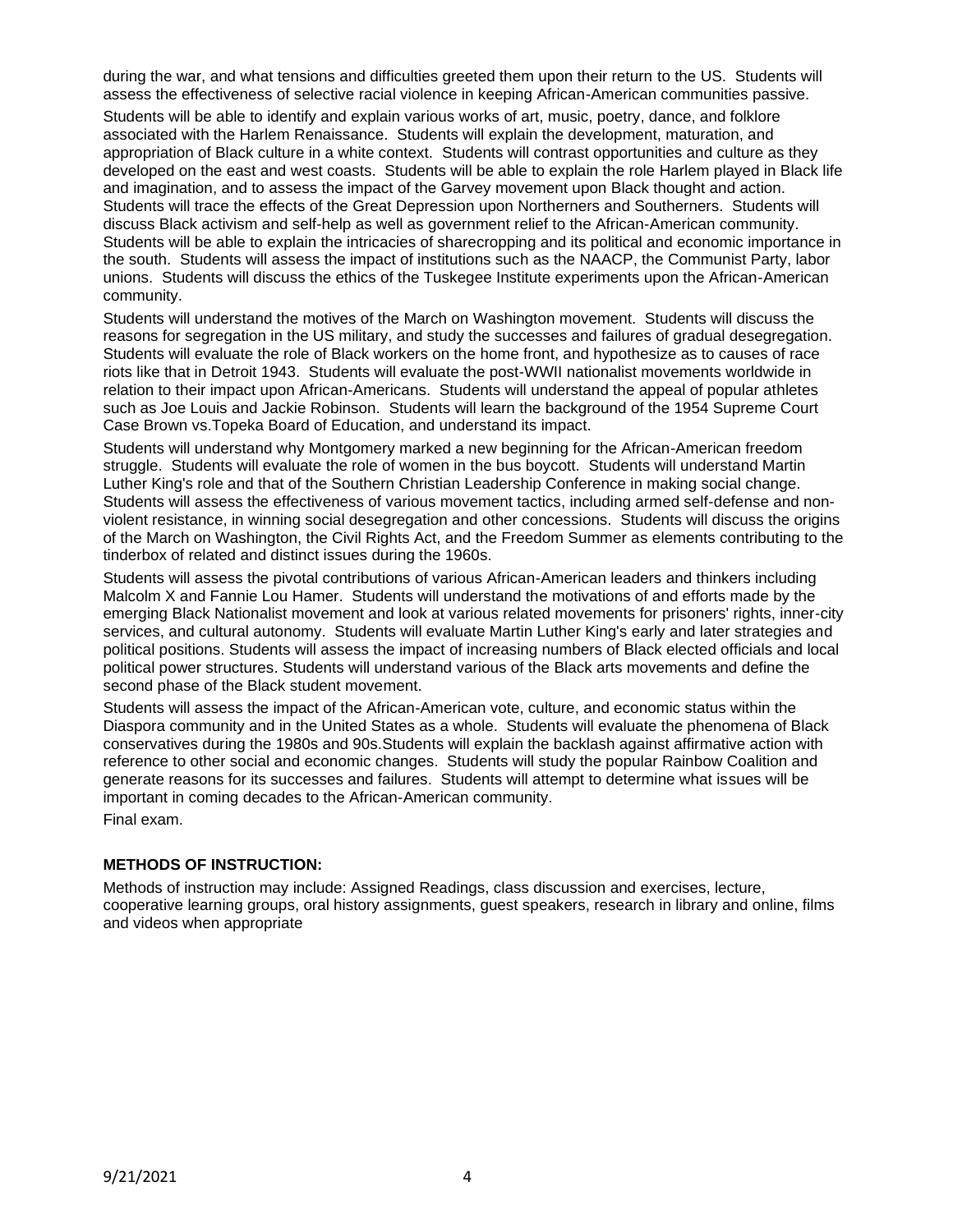# **OUT OF CLASS ASSIGNMENTS:**

Required Outside Hours: 50

Assignment Description:

Reading Assignments

Students will complete readings from the assigned texts and other assigned materials.

Required Outside Hours: 58

Assignment Description:

Written Assignments

Assignments may include: written reading responses, research papers, analysis of ethnographies, film responses, and group discussion forums.

# **METHODS OF EVALUATION:**

Objective examinations Percent of total grade: 50.00 % May include Multiple-choice and essay quizzes and exams Writing assignments Percent of total grade: 50.00 % May include essays, response papers, journals, research papers, and other written work.

# **REPRESENTATIVE TEXTBOOKS:**

Franklin, John Hope & Higginbotham, Evelyn. From Slavery to Freedom: A History of African Americans, 10th Edition. NY: McGraw Hill,2020. ISBN: 9780073513348

Reading Level of Text, Grade: 12 Verified by: N Park

Recommended Representative Textbooks

Painter, Nell Irvin. Creating Black Americans: African-American History and Its Meanings, 1619 to the Present . Oxford: Oxford University Press,2006.

This is considered a classic text in the field.

ISBN: 978-0195137569

Reading Level of Text, Grade: 12 Verified by: N Park

Recommended Other Texts and Materials

White, Deborah Gray, Mia Bay, and Waldo E. Martin, Jr., eds. Freedom on My Mind: A History of African Americans. Boston: Bedford St. Martin?s, 2013.

Berry, Diana and Gross, Kali. 2020. A Black Women's History of the United States. Penguin Random House.

Washington, Booker T. Up From Slavery.

DuBois, W.E.B. The Souls of Black Folk

Walker, Alice. Meridian.